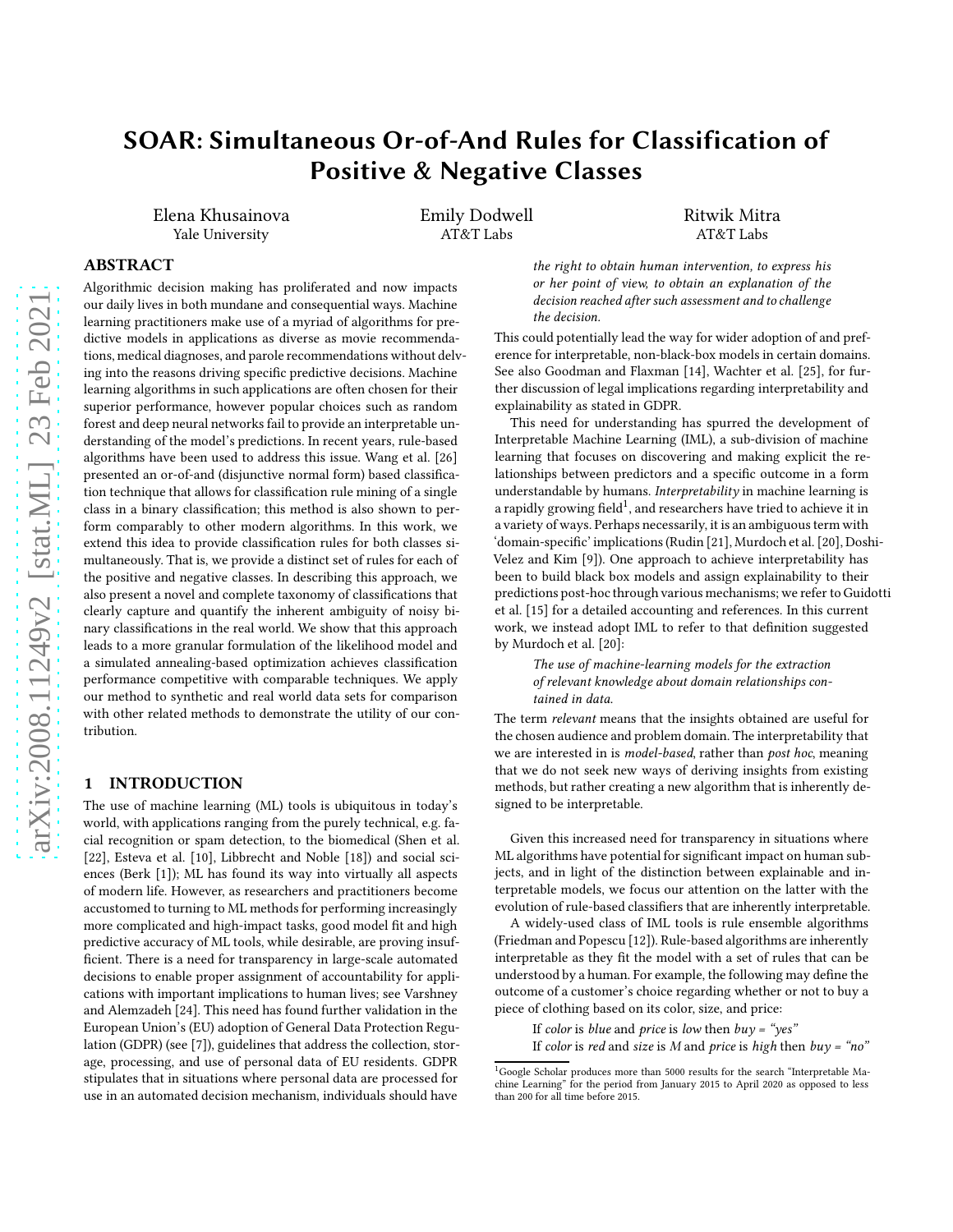#### If size is XXXS then  $buy = "yes"$

Such rules enable us to see relationships between variables by expressing dependencies of the outcome variable on the predictors in a manner that can be easily comprehended.

The history of rule-based interpretable machine learning (especially rules of the above form) is rich, and the field is growing. Early instances of rule-based ML models may be found in Crama et al.[\[8\]](#page-7-14) and Boros et al. [\[4](#page-7-15)] in the context of "logical analysis of data," which aims to detect and group patterns that can correctly classify examples. Friedman and Fisher [\[11\]](#page-7-16) introduced the Patient Rule Induction Method (PRIM), which identifies simple rules to define rectangular subregions of the input variable space that correspond to above- or below-average values of the output variable. Further extensions of PRIM have been studied in Goh and Rudin [\[13](#page-7-17)], where exact and approximate-yet-fast rule sets can be derived through mixed integer programming. Cohen [\[6\]](#page-7-18) proposed a fast algorithm RIPPER<sub>k</sub> which creates a rule-based model by first growing a rule set and then repeatedly pruning it based on error-reducing criteria. We refer to Molnar [\[19\]](#page-7-19) for a recent accounting of interpretable machine learning methods and further references because research in this field has evolved in various directions too numerous to note here in detail.

Relevant to our current work, Wang et al. [\[26](#page-7-0)] proposed a rulebased algorithm for binary classification called Bayesian Or's of And's (BOA), which represents a Bayesian framework to address the issue of model interpretability. As the name suggests, the algorithm requires a prior distribution on the set of possible rules that may serve as a proxy for professional opinion about the shape of the rule set. This algorithm results in one rule set that defines the positively classified observations, while the negative class is passively defined as its complement. The algorithm was created in the context of recommendation systems (Wang et al. [\[26](#page-7-0)]) for which the positive class is of primary interest.

However, in certain applications, obtaining a rule set for the negative class may be just as important as defining the positive class. Consider for example, a classification model that predicts whether a patient will have a drug-related adverse reaction (positive class) or not (negative class) given their medical history, including e.g. comorbidities, results of diagnostic tests, and prior prescribed medication. Such a model may enable safer administration of a newer drug when, for example, adverse effects of a treatment and its potential toxicity require further study and consideration. In this scenario, there is significant value for both the doctor and subject receiving the treatment to understand the combination of factors associated with non-occurrence of an adverse event (i.e. definition of the negative class) to inform safe treatment and motivate patient compliance. Furthermore, cases where rules associated with both an adverse event's occurrence and non-occurrence are satisfied may indicate complicated interactions of multiple factors, which alerts both the doctor and patient to the potential for extenuating circumstances and enable closer monitoring. We address this important aspect of rule-based modeling directly in this work.

Contribution. In this paper we propose SOAR, Simultaneous Orof-And Rules, an algorithm to identify rule sets for each of the positive and negative classes in a binary classification problem. The SOAR algorithm is an extension of the BOA algorithm. It treats

the positive and negative classes separately and produces a defined rule set for each, rather than creating rules for the positive class and assigning the complement to the negative class. We therefore take a direct approach through the Bayesian framework as proposed in Wang et al. [\[26](#page-7-0)] and describe a complete likelihood for both classes. We calculate the posterior likelihood through annealing (Van Laarhoven and Aarts [\[23\]](#page-7-20)). A key advantage of this approach is that two rule sets allow for cases that may satisfy both or neither of them; we refer to such cases as "ambiguous". We argue that for these ambiguous cases, insight into which of an observation's traits help assign it to both the positive and negative classes (or neither) is important for interpretability. Recognizing this need for describing ambiguity, SOAR provides a complete taxonomy of classifications that identify conflicts when the same rules suggest different classes. This taxonomy is useful and important for real world applications which tend to be noisy and do not lend themselves to neat categorizations.

Our work is organized as follows: in Section [2,](#page-1-0) we present an implementation of the SOAR algorithm and discuss terminology and key notation as they appear throughout the remaining sections. We present a detailed description of our proposal and introduce the complete taxonomy of classifications in Section [3,](#page-2-0) as well as explain the algorithm for creating simultaneous rules. In Section [4,](#page-4-0) we validate our algorithm with one simulated and two real-word data sets. By comparing SOAR to algorithms such as BOA and random forest, we find that SOAR's performance is comparable in predictive accuracy; by offering deeper insights provided by a rule set that explicitly defines the negative class, our algorithm provides increased descriptive accuracy.

#### <span id="page-1-0"></span>2 PROBLEM SET UP

In this section we define the problem and the terminology we use. When possible we adopt notation and terminology from either Friedman and Popescu [\[12\]](#page-7-13) or Wang et al. [\[26](#page-7-0)].

The algorithm is intended to address the standard binary classification problem. We assume that the data, denoted as  $X$ , consist of  $p$  categorical predictors and  $n$  observations. That is  $X :=$  $[X_{\cdot1},..., X_{\cdot p}]$ , with  $X_{\cdot i} \in \{0,1\}^n$  for  $1 \leq i \leq p$ . Note, that X can be also expressed as  $\boldsymbol{X} \coloneqq [\boldsymbol{X}_{1},...,\boldsymbol{X}_{n\cdot}]^T.$  When it does not cause confusion we will abandon dots in the notation and use  $x_i = X_i$ . to refer to observations in the data. For simplicity of notation, we also say that  $X = \{x_1, ..., x_n\}$ . Additionally, each observation belongs to one of two classes, labeled as 0 and 1, with labels stored in the variable of interest  $Y = [y_1, ..., y_n] \in \{0, 1\}^n$ .

In order to define the form of the model to fit the data, we need to first define rules. Let function  $\mathbf{r} = \mathbf{r}(\mathbf{x})$  be a product of indicators:

<span id="page-1-1"></span>
$$
r(x) = \prod_{i=1}^{k} \mathbb{1}\{x[s_i] = x_i\},\tag{2.1}
$$

where  $x \in X$ ,  $1 \leq s_i \leq p$  and values  $x_i$  belong to the range of corresponding predictors  $\hat{X}_{s_i}$ ,  $i = 1, ..., k$ . We say that any function of the form [\(2.1\)](#page-1-1) is a rule or pattern of length  $k$ . For a set of rules  $$ we say that

$$
R(x) = \begin{cases} 1 & \text{if there exists } r \in R \text{ such that } r(x) = 1, \\ 0 & \text{otherwise} \end{cases} \tag{2.2}
$$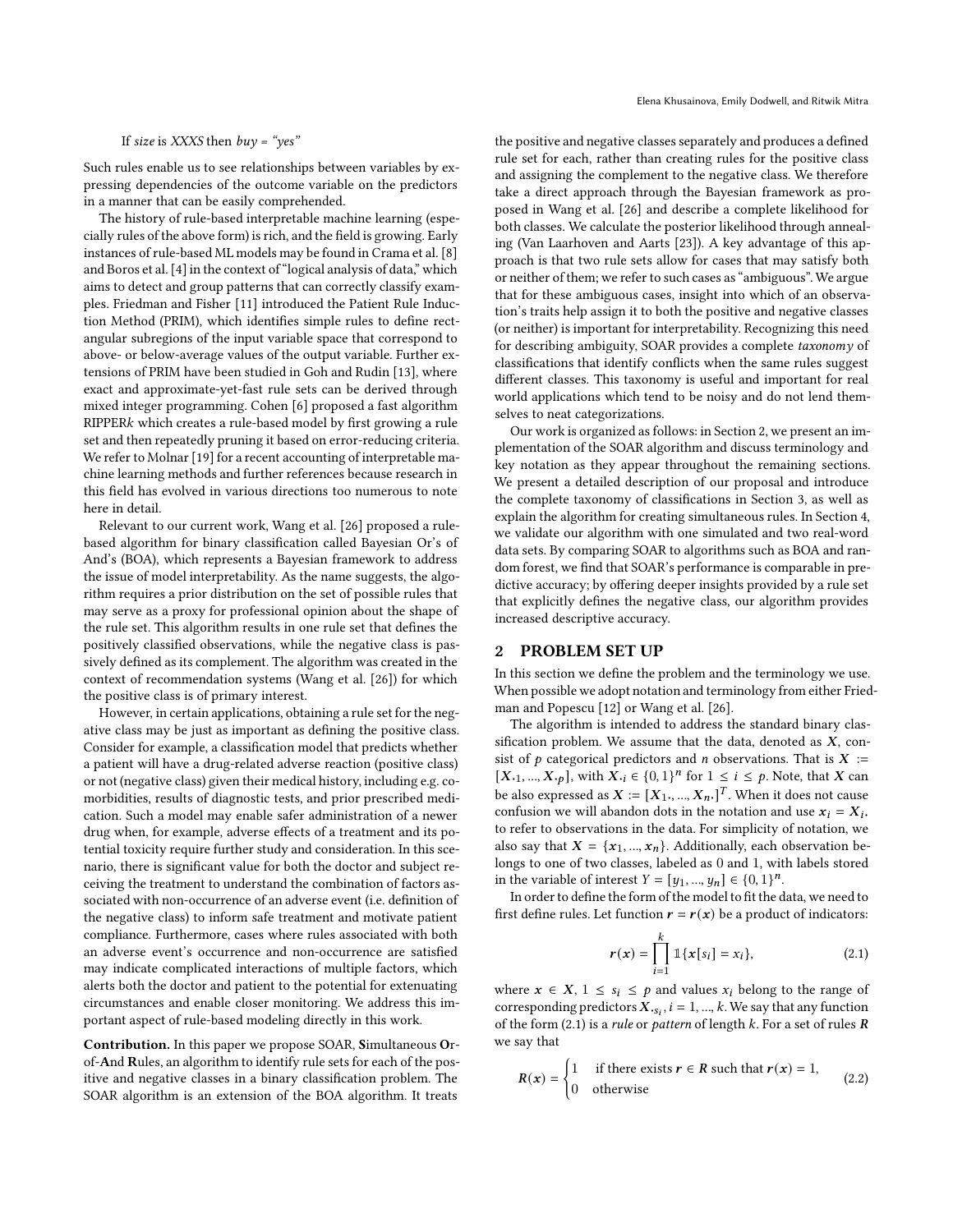SOAR: Simultaneous Or-of-And Rules for Classification of Positive & Negative Classes

and define

$$
X_R := \{ x \in X : R(x) = 1 \}
$$

to be the set of all observations that satisfy the rule set *.* 

The model we fit then takes form:

$$
f(\mathbf{x}) = \sum_{m=1}^{M} \mathbf{r}_m(\mathbf{x}),
$$

where  $r_1$ , ...,  $r_m$  are rules. This form of the model can be seen as a disjunction of conjunctions, or simply, Or-of-Ands (hence the name of the algorithm). If sets  $X^+$  and  $X^-$  are such that

$$
X^{+} = \{x_{i} \in X : y_{i} = f(x_{i}) = 1\},
$$
  

$$
X^{-} = \{x_{i} \in X : y_{i} = f(x_{i}) = 0\},
$$

that is,  $X^+$  and  $X^-$  consist of observations from positive and negative classes respectively, then the goal of the algorithm is to find rule sets  $R^+$  and  $R^-$  such that  $X_{R^+}$  and  $X_{R^-}$  are close (in terms of maximizing the posterior distribution, see Section [3.2\)](#page-2-1) to  $X^+$  and  $X^-$  respectively.

#### <span id="page-2-0"></span>3 SIMULTANEOUS OR-OF-AND RULES

In this section we present the construction of the prior and loglikelihood model and also introduce the new taxonomy to be used with simultaneous classification.

The main contribution of the SOAR algorithm is that instead of finding trends and patterns among just the positive observations, we do so simultaneously for each of the positive and negative classes.

#### 3.1 Taxonomy of classifications

Consider two rule sets  $R^+_*$  and  $R^-_*$  and the corresponding sets of observations  $X_{\mathbb{R}^*_*}$  and  $X_{\mathbb{R}^-_*}$ . We call cases in  $X_{\mathbb{R}^+_*} \cap X_{\mathbb{R}^-_*}$  *active* ambiguous and those in  $X\setminus \left( X_{I\!\!R^+_*} \cup X_{I\!\!R^-_+} \right)$  passive ambiguous. Intuitively,  $R^+_*$  and  $R^-_*$  describe the characteristics of positive and negative sets respectively. Then active ambiguous refers to those cases that exhibit characteristics of both classes, while passive ambiguous are cases that do not exhibit characteristics of either class.

For cases in  $X_{R^+_*} \cap \overline{X_{R^-_*}}$  or  $X_{R^-_*} \cap \overline{X_{R^+_*}}$ , where  $\overline{X_{R^-_*}} := X \setminus$  $X_{R_*^-}$  and  $\overline{X_{R_*^+}} := X \setminus X_{R_*^+}$ , we say that there is *consensus*. These represent cases that satisfy the positive class definition and not that of the negative class, or vice versa.

|  |  | Table 1: Taxonomy |
|--|--|-------------------|
|--|--|-------------------|

<span id="page-2-2"></span>

| ${u_i = 1   R^+(x_i) = 1, R^-(x_i) = 0}$                   | = Consensus - True Positive    | $(CTP)$ , |
|------------------------------------------------------------|--------------------------------|-----------|
| ${u_i = 0   \mathbf{R}^+(x_i) = 1, \mathbf{R}^-(x_i) = 0}$ | = Consensus - False Positive   | $(CFP)$ , |
| ${u_i = 0   R^+(x_i) = 0, R^-(x_i) = 1}$                   | = Consensus - True Negative    | $(CTN)$ , |
| ${u_i = 1   R^+(x_i) = 0, R^-(x_i) = 1}$                   | = Consensus - False Negative   | $(CFN)$ , |
| ${u_i = 1   R^+(x_i) = 1, R^-(x_i) = 1}$                   | = Active Ambiguous - Positive  | $(AAP)$ , |
| ${u_i = 0   R^+(x_i) = 1, R^-(x_i) = 1}$                   | = Active Ambiguous - Negative  | $(AAN)$ , |
| ${u_i = 1   R^+(x_i) = 0, R^-(x_i) = 0}$                   | = Passive Ambiguous - Positive | $(PAP)$ , |
| ${u_i = 0   \mathbf{R}^+(x_i) = 0, \mathbf{R}^-(x_i) = 0}$ | = Passive Ambiguous - Negative | $(PAN)$ . |

The complete taxonomy is presented in Table [1.](#page-2-2) For an observation  $x_i$  we can have one and only one of the eight possible scenarios. The first four cases are standard for classification problems, but the last four are slightly unusual. We allow the algorithm to

not give any prediction if there is uncertainty in the data which in turn highlights the inherent ambiguity. We argue that allowing such cases makes our method more appropriate in circumstances where the user would prefer a second opinion model, as our expanded taxonomy provides for this detailed look.

# <span id="page-2-1"></span>3.2 Beta-Binomial prior and log-likelihood model

We now describe the prior distribution for the model and the model itself. The first step of the algorithm (described in Section [3.3\)](#page-3-0) results in two pattern sets  $\mathcal{P}^+$  and  $\mathcal{P}^-$ , called *pattern pools*. The patterns in each of them satisfy three conditions:

- $\bullet$  each pattern consists of no more than  $L$  literals, with  $L$  provided by the user;
- each pattern is frequent in the data. That is, there are more than a pre-specified threshold of observations that agree with the pattern;
- each patterns on its own has a strong relationship with the outcome variable (in terms of impurity score).

The prior is defined on the sets of all subsets of  $\mathcal{P}^+$  and  $\mathcal{P}^-$  in the following way:

(1) For each  $l^+, l^- \in \{1, 2, ..., L\}$  we simulate  $p_l^+$  and  $p_l^-$  such that

$$
p^+_{l^+} \sim \textsf{Beta}(\alpha^+_l, \beta^+_l) \text{ and } p^-_{l^-} \sim \textsf{Beta}(\alpha^-_l, \beta^-_l).
$$

The parameters

$$
\theta_{prior} = \{\alpha_1^+, ..., \alpha_{L^+}^+, \alpha_1^-, ..., \alpha_{L^-}^-, \beta_1^+, ..., \beta_{L^+}^+, \beta_1^-, ..., \beta_{L^-}^-\}
$$

are user-specified.

(2) Each pattern of length  $l^+$  (or  $l^-$ ) is selected from  $\mathcal{P}^+$  (or  $\mathcal{P}^-$ ) with probability  $p_{l+}^{+}$  (or  $p_{l-}^{-}$ ).

In subsequent discussions, we describe the prior on the positive and negative rules jointly as

$$
\pi\Big(R^+, R^-\mid \theta_{prior}\Big).
$$

With full control over parameters of the prior, the user can influence the shape of the outcome by limiting the maximal pattern length, favoring longer or shorter patterns, and affecting the size of each of the rule sets.

We next explicitly write the likelihood of the data given a model. The following likelihood parameters govern the probability that an observation is of a true positive (or negative) class when it satisfies the corresponding pattern sets:

$$
\rho_{\mathsf{A}}^+ = \mathbb{P}(y_n = 1 | \mathbf{R}^+ (x_n) = 1, \mathbf{R}^- (x_n) = 1),
$$
  
\n
$$
\rho_{\mathsf{A}}^- = \mathbb{P}(y_n = 0 | \mathbf{R}^+ (x_n) = 0, \mathbf{R}^- (x_n) = 0),
$$
  
\n
$$
\rho_{\mathsf{C}}^+ = \mathbb{P}(y_n = 1 | \mathbf{R}^+ (x_n) = 1, \mathbf{R}^- (x_n) = 0),
$$
  
\n
$$
\rho_{\mathsf{C}}^- = \mathbb{P}(y_n = 0 | \mathbf{R}^+ (x_n) = 0, \mathbf{R}^- (x_n) = 1).
$$
\n(3.1)

The prior for these four parameters are assigned as follows:

$$
\begin{aligned} &\rho_{\mathsf{A}}^{\dagger}\sim\mathsf{Beta}(\alpha_{\mathsf{A}}^{\dagger},\beta_{\mathsf{A}}^{\dagger}),\rho_{\mathsf{A}}^{\top}\sim\mathsf{Beta}(\alpha_{\mathsf{A}}^{\dagger},\beta_{\mathsf{A}}^{\top}),\\ &\rho_{\mathsf{C}}^{\dagger}\sim\mathsf{Beta}(\alpha_{\mathsf{C}}^{\dagger},\beta_{\mathsf{C}}^{\dagger}),\rho_{\mathsf{C}}^{\top}\sim\mathsf{Beta}(\alpha_{\mathsf{C}}^{\dagger},\beta_{\mathsf{C}}^{\top}). \end{aligned}
$$

As before, parameters  $\theta_{likelihood} = \{\alpha_{\mathsf{A}}^{+}, \beta_{\mathsf{A}}^{+}, \alpha_{\mathsf{A}}^{-}, \beta_{\mathsf{A}}^{-}, \alpha_{\mathsf{C}}^{+}, \beta_{\mathsf{C}}^{+}, \alpha_{\mathsf{C}}^{-}, \beta_{\mathsf{C}}^{-}\}$ are provided by the user. Denote  $\rho = {\rho_A^+, \rho_A^-, \rho_C^+, \rho_C^-,}$ ; then the log-likelihood of the data is given by: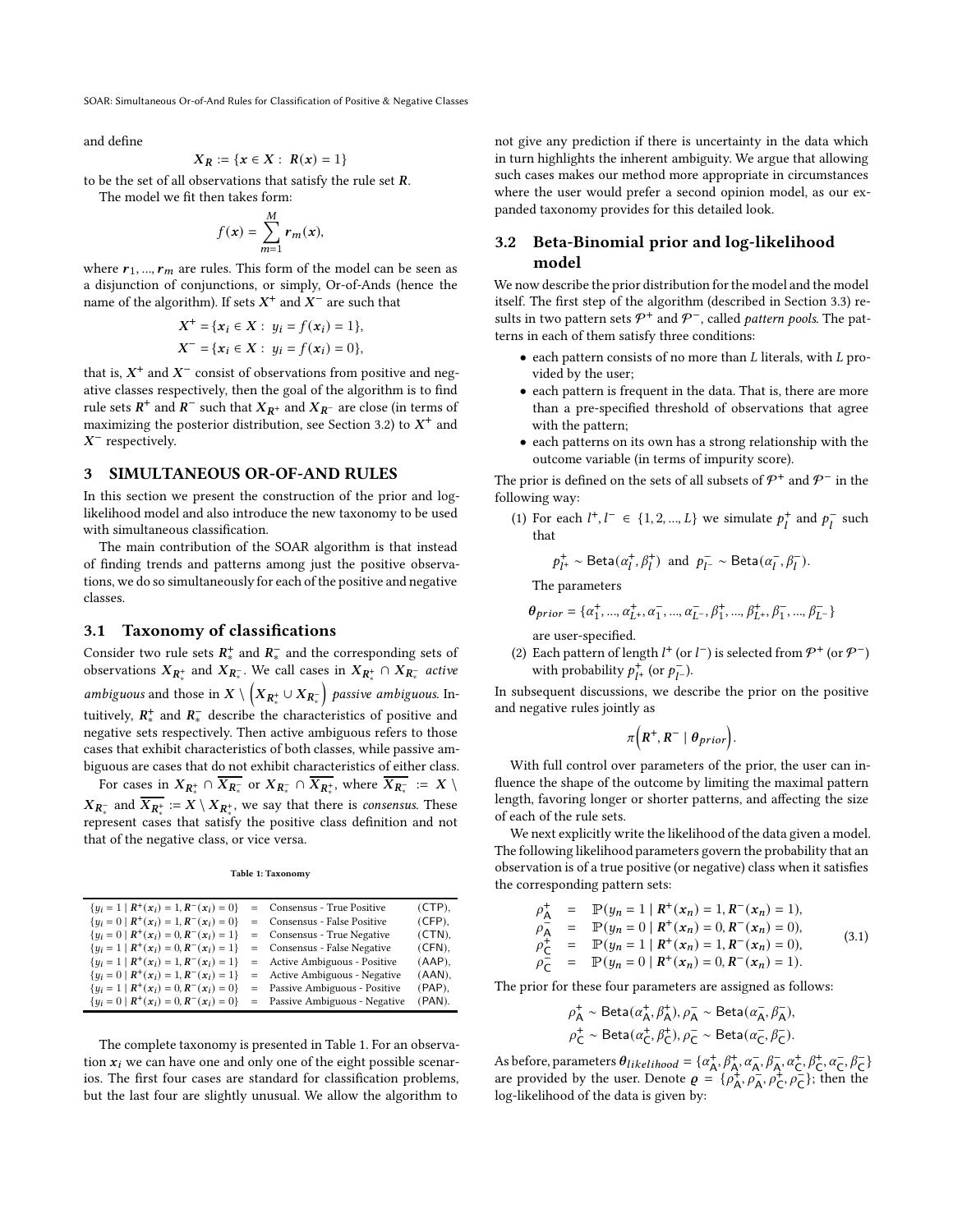$$
\log (\mathbb{P}(\{x_i, y_i\}_{i=1}^n | R^+, R^-, \varrho))
$$
\n=
$$
\sum_{i=1}^n \left[ \{y_i R^+(x_i)(1 - R^-(x_i)) \} \log \rho_C^+ + \{(1 - y_i)R^+(x_i)(1 - R^-(x_i)) \} \log (1 - \rho_C^+) + \{(1 - y_i)(1 - R^+(x_i))R^-(x_i) \} \log \rho_C^- + \{y_i (1 - R^+(x_i))R^-(x_i) \} \log (1 - \rho_C^-) + \{y_i R^+(x_i)R^-(x_i) \} \log (1 - \rho_A^+) + \{(1 - y_i)R^+(x_i)R^-(x_i) \} \log (1 - \rho_A^+) + \{(1 - y_i)(1 - R^+(x_i))(1 - R^-(x_i)) \} \log \rho_A^- + \{y_i (1 - R^+(x_i))(1 - R^-(x_i)) \} \log (1 - \rho_A^-) \right]
$$
\n=
$$
\text{CTP} \log (\rho_C^+) + \text{CFP} \log (1 - \rho_C^+) + \text{CTN} \log (\rho_C^-) + \text{CFN} \log (1 - \rho_C^+) + \text{ATN} \log (\rho_A^+) + \text{AAN} \log (1 - \rho_A^-), \qquad (3.2)
$$

where CTP, CFP, CTN, CFN, AAP, AAN, PAN, PAP are the counts of the corresponding cases. Here we have (with slight abuse of notation) used the empirical versions of the definitions defined in Ta-ble [1.](#page-2-2) Incorporating the prior structure for  $\rho$ , we get

$$
\mathbb{P}(\{x_i, y_i\}_{i=1}^n | R^+, R^-, \theta_{likelihood})
$$
\n
$$
= \int_{\varrho} (\mathbb{P}(\{x_i, y_i\}_{i=1}^n | R^+, R^-, \varrho))
$$
\n
$$
\times \text{Beta}(\alpha_{\mathsf{A}}^+, \beta_{\mathsf{A}}^+) \text{Beta}(\alpha_{\mathsf{A}}^-, \beta_{\mathsf{A}}^-) \text{Beta}(\alpha_{\mathsf{C}}^-, \beta_{\mathsf{C}}^-) \text{Beta}(\alpha_{\mathsf{C}}^+, \beta_{\mathsf{C}}^+) d\varrho.
$$
\n
$$
= \int_{\varrho} (\rho_{\mathsf{C}}^+)^{\text{CTP}} (1 - \rho_{\mathsf{C}}^+)^{\text{CFP}} (\rho_{\mathsf{C}}^-)^{\text{CTN}} (1 - \rho_{\mathsf{C}}^-)^{\text{CFN}}
$$
\n
$$
\times (\rho_{\mathsf{A}}^+)^{\text{AAP}} (1 - \rho_{\mathsf{A}}^+)^{\text{AAN}} (\rho_{\mathsf{A}}^-)^{\text{PAN}} (1 - \rho_{\mathsf{A}}^-)^{\text{PAP}}
$$
\n
$$
\times \text{Beta}(\alpha_{\mathsf{A}}^+, \beta_{\mathsf{A}}^+) \text{Beta}(\alpha_{\mathsf{A}}^-, \beta_{\mathsf{A}}^-) \text{Beta}(\alpha_{\mathsf{C}}^-, \beta_{\mathsf{C}}^-)
$$
\n
$$
\times \text{Beta}(\alpha_{\mathsf{C}}^+, \beta_{\mathsf{C}}^+) d\rho_{\mathsf{A}}^+ d\rho_{\mathsf{A}}^- d\rho_{\mathsf{C}}^+ d\rho_{\mathsf{C}}^-
$$
\n
$$
= \left\{ \frac{\text{B}(\text{CTP} + \alpha_{\mathsf{C}}^+, \text{CFP} + \beta_{\mathsf{C}}^+)}{\text{B}(\alpha_{\mathsf{C}}^+, \beta_{\mathsf{C}}^+)} \right\} \times \left\{ \frac{\text{B}(\text{CTN} + \alpha_{\mathsf{C}}^-, \text{CFN} + \beta_{\mathsf{C}}^-)}{\text{B}(\alpha_{\mathsf{C}}^-, \beta_{\mathsf{C}}^-)} \right\}
$$
\n
$$
\times \left\{ \frac{\text{B}(\text{AAP} + \
$$

where  $B(a, b) = \Gamma(a)\Gamma(b)/\Gamma(a+b)$ . The final posterior distribution for the rules and data is then given by:

$$
\mathbb{P}\Big(\{x_i, y_i\}_{i=1}^n, R^+, R^- \mid \theta_{likelihood}, \theta_{prior}\Big) \propto \mathbb{P}\Big(\{x_i, y_i\}_{i=1}^n \mid R^+, R^-, \theta_{likelihood}\Big) \times \pi\Big(R^+, R^- \mid \theta_{prior}\Big).
$$
\n(3.4)

The MAP (maximum a posteriori) estimator for these rules is then given by:

<span id="page-3-1"></span>
$$
\left(R_{*}^{+}, R_{*}^{-}\right) := \underset{\mathbf{R}^{+} \subseteq \mathcal{P}^{+}, \mathbf{R}^{-} \subseteq \mathcal{P}^{-}}{\operatorname{argmax}} \mathbb{P}\left(\left\{x_{i}, y_{i}\right\}_{i=1}^{n}, \mathbf{R}^{+}, \mathbf{R}^{-} \mid \theta_{likelihood}, \theta_{prior}\right).
$$
\n(3.5)

# <span id="page-3-0"></span>3.3 Algorithm

The algorithm can be divided into three main steps:

(1) Frequent pattern mining. The most frequent patterns are mined from the data using the scalable FPGrowth algorithm introduced by Han et al. [\[16\]](#page-7-21) and implemented by Borgelt [\[3\]](#page-7-22).

REMARK 3.1. Note that frequent pattern mining (FPM) is agnostic of the positive or negative class membership of the observation. As such, one could run a single FPM on the whole dataset to get a set of frequent rules for both positive and negative classes. That is, at this stage the positive and negative pattern pools are identical.

- (2) Pattern screening. The patterns mined in the previous step are ranked based on one of the following, user-chosen, impurity functions: conditional entropy or Gini index. The best ones form the final pattern pools of the size limited by the user.
- (3) Simulated annealing to find MAP [\(3.5\)](#page-3-1). For details, see Algorithm [1.](#page-4-1)

Define

,

$$
\mathsf{Score}(R^+, R^-) = -\log \mathbb{P}\Big(\{x_i, y_i\}_{i=1}^n, R^+, R^- \mid \theta_{likelihood}, \theta_{prior}\Big),
$$

and the cooling schedule:

$$
T(t) := \frac{T_0}{\log(1+t)},
$$

where the initial temperature  $T_0$  is user-defined. Then the simulated annealing algorithm to find MAP solution is as shown in Algorithm [1.](#page-4-1)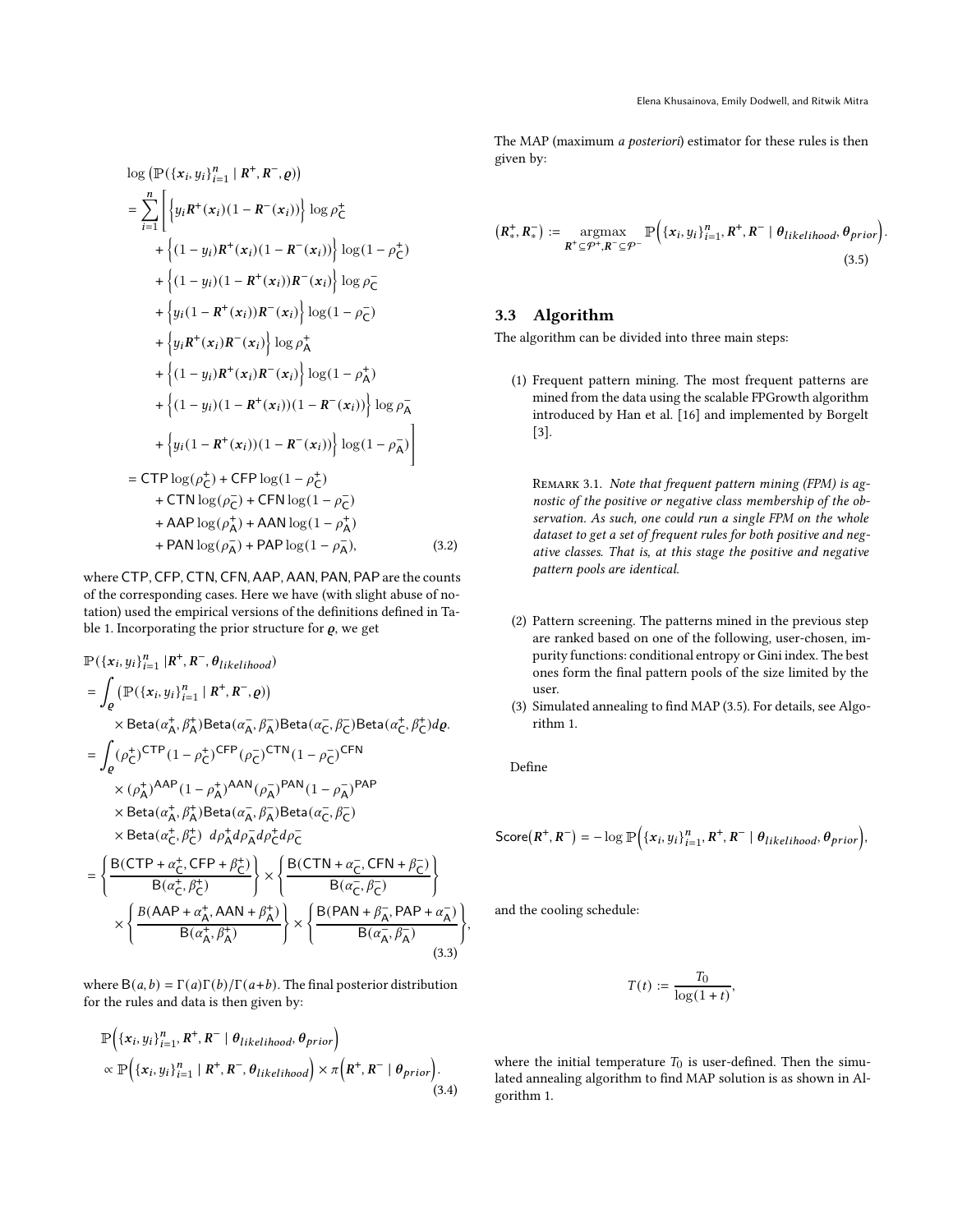<span id="page-4-1"></span>SOAR: Simultaneous Or-of-And Rules for Classification of Positive & Negative Classes

Algorithm 1 Simulated annealing for finding MAP 1: procedure SOAR(...) 2:  $R^+(0), R^-(0)$  ← initial rule sets 3:  $(R^+_*, R^-_*) \leftarrow (R^+(0), R^-(0))$  $t \leftarrow 1$ while  $t <$  iter $_{max}$  do 6:  $x_i \leftarrow$  a randomly selected observation with incorrect prediction (based on  $(R_*^+, R_*^-)$ ) 7: if  $[y_i == 1]$  then 8: if  $\left[ R_*^+(x_i) = 1 \text{ AND } R_*^-(x_i) = 1 \right]$  then  $R_{temp}^+ \leftarrow \text{COVERLESS}\left( R^-(t-1) \right)$ 9: **if**  $[R^+_*(x_i) == 0 \text{ AND } R^-_*(x_i) == 0]$  then  $R^+_{temp} \leftarrow COVERMORE(R^+(t-1))$ 10: **if**  $[R_*^+(x_i) == 0 \text{ AND } R_*^-(x_i) == 1]$  then  $R_{temp}^{\pm} \leftarrow$  $\overline{\mathcal{L}}$ i,  $\text{COVERLESS}\left(\mathbf{R}^{-}(t-1)\right)$  with prob 0.5  $\text{COVERMORE}(\mathbf{R}^+(t-1))$  with prob 0.5 11: if  $[y_i == 0]$  then 12: **if**  $[R^+_*(x_i) == 1 \text{ AND } R^-_*(x_i) == 1]$  then  $R^+_{temp} \leftarrow COVERLESS(R^+(t-1))$ 13: **if**  $\left[ R_*^+(x_i) = 0 \text{ AND } R_*^-(x_i) = 0 \right]$  then  $R_{temp}^+ \leftarrow COVERMORE \Big( R^-(t-1) \Big)$ 14: **if**  $[R_*^+(x_i) == 1 \text{ AND } R_*^-(x_i) == 0]$  then  $R_{temp}^{\pm} \leftarrow \Bigg\{$  $\overline{\mathcal{L}}$ 15: **if**  $[\text{Score}(R_{temp}^*, R^{\mp}(t-1)) < \text{Score}(R_{*}^*, R_{*})]$  then  $(R_{*}^*, R_{*}^{\mp}) \leftarrow (R_{temp}^*, R^{\mp}(t-1)).$  $\text{COVERLESS}(\mathbf{R}^+(t-1))$  with prob 0.5  $\text{COVERMORE} \left( \mathbf{R}^{-} (t-1) \right)$  with prob 0.5 16:  $\alpha \leftarrow \min\left\{1, \exp\left(-\frac{\text{Score}\left(R_{temp}^*, R^{\top}(t-1)\right) - \text{Score}\left(R^+(t-1), R^-(t-1)\right)}{T(t)}\right)\right\}$ 17:  $R^{\pm}(t) \leftarrow \begin{cases} R^{\pm}_{temp} & \text{with prob } a \\ \frac{1}{1 + k} & \text{with prob } a \end{cases}$  $R^{\pm}(t-1)$  with prob  $1 - \alpha$ 18:  $t \leftarrow t + 1$ 19: **return**  $(R^+_*, R^-_*)$ 

The procedures COVERMORE and COVERLESS used in the algorithm are the same as in Wang et al. [\[26](#page-7-0)]:

- COVERMORE  $(R, p)$  With probability  $p$ , add a random pattern to  *from the corresponding pool. Else, evaluate the* objective Score() for all neighboring solutions where a pattern is added to  *and choose the one with the best score.*
- COVERLESS  $(R, p)$  With probability  $p$ , remove a random pattern from *. Else, evaluate the objective*  $Score()$  *for all* neighboring solutions where a pattern is removed from  $$ and choose the one with the best score.

# <span id="page-4-0"></span>4 RESULTS

In this section we present the comparison of SOAR's performance to that of BOA by Wang et al. [\[26](#page-7-0)] and random forest [\[5](#page-7-23)]. We use three data sets to illustrate the benefits of our algorithms, as well as its difficulties:

- (1) Synthetic data manually generated to enable complete control over actual positive and negative rule sets.
- (2) The Adult data set (Kohavi [\[17](#page-7-24)]) extracted from the 1994 Census Bureau database, which contains socioeconomic information on ∼32K adults.
- (3) Car data from (Bohanec and Rajkovic [\[2\]](#page-7-25)) that represents evaluation of 1728 cars based on their characteristics.

For comparison of algorithm performance, we split the data randomly into training and test sets, train each model on the same training set, and compare model predictions on the same test set. Because SOAR allows for ambiguous classification (AAN, AAP, PAN, PAP), we differentiate such ambiguous cases from those that are truly misclassified, i.e. predicted incorrectly, by our algorithm

(CFP, CFN). For classical performance comparison we also include a forced prediction. That is, in the event that SOAR predicts an observation to be actively ambiguous, it is assigned to the class that has the longest rule it agrees with (unless the lengths are the same, in which case it stays ambiguous).

#### 4.1 Synthetic data

We simulate a data set of 1000 observations with 5 binary predictors  $(x1, x2, x3, x4, x5)$  and a single binary outcome. Because there are  $2^5 = 32$  possible combinations of predictors under this scheme, this naturally results in duplicate rows in the data matrix, as we may expect in real world applications when different observations share the same characteristics. The following rules determine the true classification of each observation:

$$
R_{truth}^{+} = \{(x1, 0) \land (x2, 1),(x1, 1) \land (x2, 1) \land (x3, 0),(x2, 0) \land (x3, 0) \land (x5, 1)\}
$$
  

$$
R_{truth}^{-} = \{(x1, 1) \land (x3, 1),(x1, 0) \land (x2, 0) \land (x4, 0),(x1, 1) \land (x2, 0) \land (x3, 0)\},
$$

Among the 1000 observations, 500 are classified as positive and 490 are classified as negative. The intersection between these two classes (that is, observations that satisfy both positive and negative rules) is 59, and the remaining 69 observations are neither positive nor negative. We assign those that satisfy both positive and negative rules to a final positive class with probability 0.05, and those that satisfy neither to a final positive class with probability 0.5. Table [2](#page-4-2) summarizes the data.

<span id="page-4-2"></span>Table 2: Assignment of true classes for creation of synthetic data.

| <b>Initial class</b>       | Count | <b>Final class</b>         |
|----------------------------|-------|----------------------------|
| positive only              | 441   | positive                   |
| negative only              | 431   | negative                   |
| both positive and negative | 59    | 5% positive, 95% negative  |
| neither                    | 69    | 50% positive, 50% negative |

We randomly split the data into a training set of 800 observations and a test set of the remaining 200 observations. Regarding interpretability, the patterns produced by SOAR algorithm are:

$$
R^{+} = \{(x2, 1), (x3, 0) \land (x5, 1)\}\
$$
  
\n
$$
R^{-} = \{(x1, 1) \land (x3, 1), (x2, 0) \land (x5, 0),
$$
  
\n
$$
(x1, 1) \land (x2, 0) \land (x4, 1) \land (x5, 1),
$$
  
\n
$$
(x1, 1) \land (x2, 0) \land (x4, 0) \land (x5, 1)\}
$$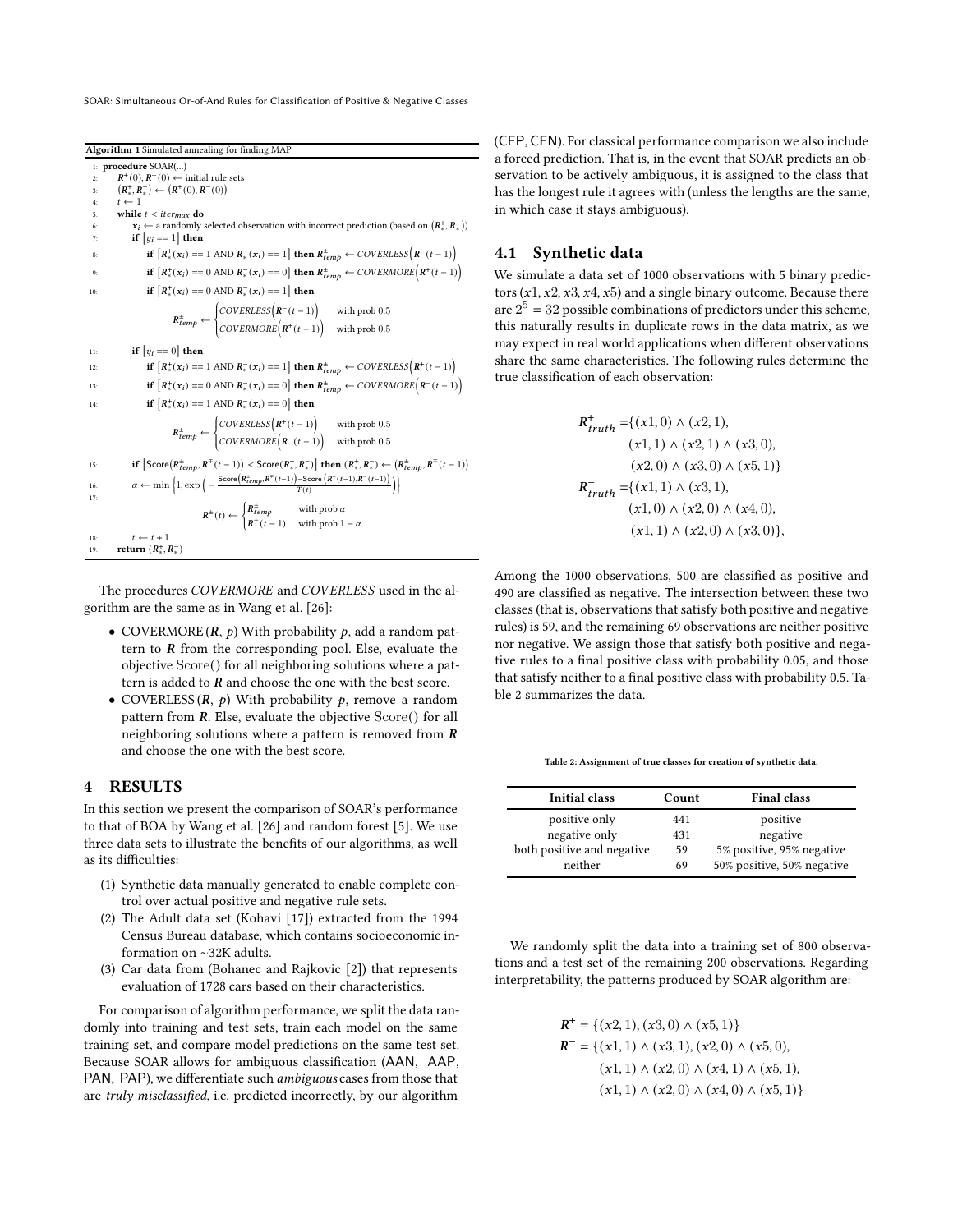<span id="page-5-0"></span>Table 3: True class and predicted class for all  $2^5$  possible predictor combinations.

| x1               | x2             | x3             | x4             | x5           | Truth | Prediction  |
|------------------|----------------|----------------|----------------|--------------|-------|-------------|
| $\mathbf{0}$     | $\mathbf{0}$   | $\mathbf{0}$   | $\mathbf{0}$   | $\mathbf{0}$ | (0,1) | (0,1)       |
| $\mathbf{0}$     | $\overline{0}$ | $\mathbf{0}$   | $\mathbf{0}$   | $\mathbf{1}$ | (1,0) | (1,0)       |
| $\overline{0}$   | $\overline{0}$ | $\overline{0}$ | $\mathbf{1}$   | $\mathbf{0}$ | (0,0) | $(0,1)^{*}$ |
| $\overline{0}$   | $\overline{0}$ | $\overline{0}$ | $\overline{1}$ | $\mathbf{1}$ | (1,0) | (1,0)       |
| $\mathbf{0}$     | $\mathbf{0}$   | $\mathbf{1}$   | $\mathbf{0}$   | $\bf{0}$     | (0,1) | (0,1)       |
| $\mathbf{0}$     | $\mathbf{0}$   | $\mathbf{1}$   | $\mathbf{0}$   | $\mathbf{1}$ | (0,1) | $(0,0)^{*}$ |
| $\mathbf{0}$     | $\mathbf{0}$   | $\mathbf{1}$   | $\mathbf{1}$   | $\mathbf{0}$ | (0,0) | $(0,1)^{*}$ |
| $\mathbf{0}$     | $\mathbf{0}$   | $\mathbf{1}$   | $\mathbf{1}$   | $\mathbf{1}$ | (0,0) | (0,0)       |
| $\mathbf{0}$     | $\mathbf{1}$   | $\mathbf{0}$   | $\mathbf{0}$   | $\mathbf{0}$ | (1,0) | (1,0)       |
| $\mathbf{0}$     | $\mathbf{1}$   | $\mathbf{0}$   | $\mathbf{0}$   | $\mathbf{1}$ | (1,0) | (1,0)       |
| $\mathbf{0}$     | $\mathbf{1}$   | $\mathbf{0}$   | $\mathbf{1}$   | $\mathbf{0}$ | (1,0) | (1,0)       |
| $\mathbf{0}$     | $\mathbf{1}$   | $\mathbf{0}$   | $\mathbf{1}$   | $\mathbf{1}$ | (1,0) | (1,0)       |
| $\mathbf{0}$     | $\mathbf{1}$   | $\mathbf{1}$   | $\mathbf{0}$   | $\mathbf{0}$ | (1,0) | (1,0)       |
| $\mathbf{0}$     | $\mathbf{1}$   | $\mathbf{1}$   | $\mathbf{0}$   | $\mathbf{1}$ | (1,0) | (1,0)       |
| $\boldsymbol{0}$ | $\mathbf{1}$   | $\mathbf{1}$   | $\mathbf{1}$   | $\bf{0}$     | (1,0) | (1,0)       |
| $\mathbf{0}$     | $\mathbf{1}$   | $\mathbf{1}$   | $\mathbf{1}$   | $\mathbf{1}$ | (1,0) | (1,0)       |
| $\mathbf{1}$     | $\overline{0}$ | $\overline{0}$ | $\overline{0}$ | $\mathbf{0}$ | (0,1) | (0,1)       |
| $\mathbf{1}$     | $\overline{0}$ | $\mathbf{0}$   | $\mathbf{0}$   | $\mathbf{1}$ | (1,1) | (1,1)       |
| $\mathbf{1}$     | $\mathbf{0}$   | $\mathbf{0}$   | $\mathbf{1}$   | $\mathbf{0}$ | (0,1) | (0,1)       |
| $\mathbf{1}$     | $\mathbf{0}$   | $\mathbf{0}$   | $\mathbf{1}$   | $\mathbf{1}$ | (1,1) | (1,1)       |
| $\mathbf{1}$     | $\mathbf{0}$   | $\mathbf{1}$   | $\mathbf{0}$   | $\mathbf{0}$ | (0,1) | (0,1)       |
| $\mathbf{1}$     | $\overline{0}$ | $\mathbf{1}$   | $\mathbf{0}$   | $\mathbf{1}$ | (0,1) | (0,1)       |
| $\mathbf{1}$     | $\mathbf{0}$   | $\mathbf{1}$   | $\mathbf{1}$   | $\mathbf{0}$ | (0,1) | (0,1)       |
| $\mathbf{1}$     | $\mathbf{0}$   | $\mathbf{1}$   | $\mathbf{1}$   | $\mathbf{1}$ | (0,1) | (0,1)       |
| $\mathbf{1}$     | $\mathbf{1}$   | $\mathbf{0}$   | $\mathbf{0}$   | $\bf{0}$     | (1,0) | (1,0)       |
| $\mathbf{1}$     | $\mathbf{1}$   | $\mathbf{0}$   | $\mathbf{0}$   | $\mathbf{1}$ | (1,0) | (1,0)       |
| $\mathbf{1}$     | $\overline{1}$ | $\overline{0}$ | $\mathbf{1}$   | $\mathbf{0}$ | (1,0) | (1,0)       |
| $\mathbf{1}$     | $\mathbf{1}$   | $\mathbf{0}$   | $\mathbf{1}$   | $\mathbf{1}$ | (1,0) | (1,0)       |
| $\mathbf{1}$     | $\overline{1}$ | $\overline{1}$ | $\overline{0}$ | $\mathbf{0}$ | (0,1) | $(1,1)^{*}$ |
| $\mathbf{1}$     | $\overline{1}$ | $\mathbf{1}$   | $\mathbf{0}$   | $\mathbf{1}$ | (0,1) | $(1,1)^{*}$ |
| $\mathbf{1}$     | $\mathbf{1}$   | $\mathbf{1}$   | $\mathbf{1}$   | $\mathbf{0}$ | (0,1) | $(1,1)^{*}$ |
| $\mathbf{1}$     | $\mathbf{1}$   | $\mathbf{1}$   | $\mathbf{1}$   | $\mathbf{1}$ | (0,1) | $(1,1)^{*}$ |

Table [3](#page-5-0) illustrates that the positive and negative classes defined by these rules are close to those defined by  $R_{truth}^+$  and  $R_{truth}^-$ ; predictor combinations for which the two pairs of rule sets disagree are marked with (\*). Because both positive and negative rule sets provide a determination as to whether or not they were satisfied, we capture the determination of each rule set for observation  $x$  as a pair  $(r^+, r^-)$ , where  $r^+$  is the outcome of the positive rule set, and  $r^{-}$  is the outcome of the negative rule set. For example, an observation  $\mathbf{x} = [0, 0, 1, 0, 1]$  with true class  $(0, 1)$  and predicted class (0, 0) can be interpreted as

$$
R_{truth}^{+}(x) = 0, \t R_{truth}^{-}(x) = 1
$$
  

$$
R^{+}(x) = 0, \t R^{-}(x) = 0.
$$

The comparison of all three algorithms is presented in Table [4.](#page-5-1) While the overall misclassification rate is high for unforced SOAR, no observations are truly misclassified; that is, observations for which the algorithm's prediction fails to match the true label ultimately represent "ambiguous" cases. Once we force our algorithm to make a prediction (SOAR-forced), the true misclassification rate stays remarkably low and the overall misclassification rate is competitive with random forest and BOA.

<span id="page-5-1"></span>Table 4: Comparison of performance of SOAR, BOA and random forest on synthetic data.

|                     |        | <b>SOAR SOAR</b> (forced) BOA |      | RF   |
|---------------------|--------|-------------------------------|------|------|
| truly misclassified | $_{0}$ | 0.005                         | 0.05 | 0.05 |
| ambiguous           | 0.25   | 0.07                          |      |      |

# 4.2 Adult data

The Adult data set (Kohavi [\[17\]](#page-7-24)) is a Census Bureau data on the income of ∼32K adults. The data has 14 categorical socioeconomic predictors and 1 binary outcome, indicating whether a person makes more than \$50K a year. The rules for classification are not known. The positive support (that is, people who make more than \$50K) is ∼8K observations, and the negative support is ∼24K observations. We split the data into a training set with 25K observations and test set with ∼7.5K observations. The rules produced by SOAR are as follows:

 $R^+$  = {(marital\_status, Married-civ-spouse),

(education\_num, 15),

$$
(education, Masters) \land (sex, Male) \land (capital_loss, 0)
$$

$$
\land (native\_ country, United-States),
$$

(occupation, Excel-management) 
$$
\land
$$
 (education, Bachelors)  $\land$  (sex, Male)  $\land$  (capital\_loss, 0)\}

 $R^-$  = { (education\_num, 9),

(relationship, Own-child),

(occupation, Other-service),

(capital\_gain, 0) ∧ (capital\_loss, 0),

(occupation, Adm-clerical) 
$$
\land
$$
 (sex, Female)

<span id="page-5-3"></span>
$$
\wedge \text{ (capital\_gan, } 0) \tag{4.1}
$$

SOAR predicts that people who are married, have achieved higher levels of education, and men who work in managerial positions make more money, while people with fewer years of education, and those who work in administrative or service jobs make less. These rules are intuitive based on what we know of income factors. The comparison between the three algorithms is presented in Table [5.](#page-5-2)

<span id="page-5-2"></span>Table 5: Comparison of performances of SOAR, BOA and random forest using Adult data.

|                     |       | <b>SOAR SOAR</b> (forced) | BOA   | RF    |
|---------------------|-------|---------------------------|-------|-------|
| truly misclassified | 0.034 | 0.174                     | 0.297 | 0.159 |
| ambiguous           | 0.432 | 0.044                     |       |       |

As before, SOAR's misclassification rate is very low, and the performance of SOAR-forced is superior to BOA. To illustrate the strength of the algorithm we show examples of ambiguous—both passive and active—cases in Table [6.](#page-6-0)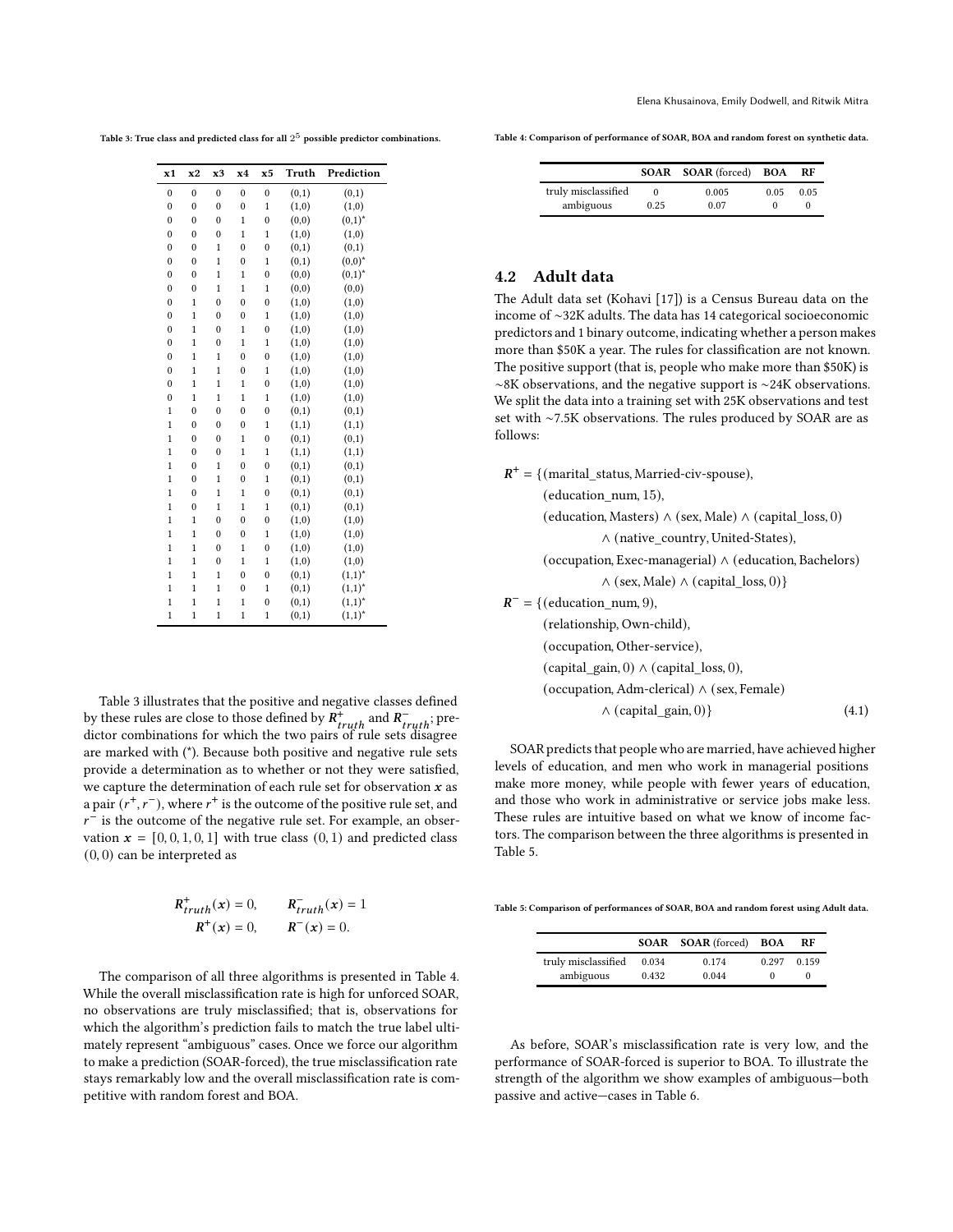<span id="page-6-0"></span>SOAR: Simultaneous Or-of-And Rules for Classification of Positive & Negative Classes

Table 6: Examples of cases from Adult data labeled as ambiguous by SOAR algorithm.

|                      | education | Ē<br>速 | status<br>marital  | occupation      | relationship   | race  | sex    | loss<br>capital. | gain<br>capital_ | 50K      |
|----------------------|-----------|--------|--------------------|-----------------|----------------|-------|--------|------------------|------------------|----------|
|                      | Masters   | 14     | Married-civ-spouse | Other-service   | Husband        | White | Male   | $\Omega$         | $\Omega$         | $\Omega$ |
| Active<br>ambiguous  | Bachelors | 13     | Never-married      | Exec-managerial | Own-child      | White | Male   | $\Omega$         | $\Omega$         | $\Omega$ |
|                      | Masters   | 14     | Never-married      | Sales           | Own-child      | Black | Male   | $\Omega$         | $\Omega$         | $\Omega$ |
|                      | Bachelors | 13     | Never-married      | Exec-managerial | Other-relative | White | Female | $\Omega$         |                  | $\theta$ |
| Passive<br>ambiguous | 10th      | 6      | Never-married      | Adm-clerical    | Not-in-family  | White | Female | $\overline{1}$   | $\Omega$         | $\theta$ |
|                      | Masters   | 14     | Divorced           | Exec-managerial | Not-in-family  | White | Male   | $\Omega$         |                  |          |

From these examples and the rules [\(4.1\)](#page-5-3), we immediately see that rule-based algorithms in general and SOAR in particular can be used to assess bias inherent in this data set. The characteristic (sex, Male) is present in two patterns for positive classification, and the first example of passive ambiguous classification (a woman with a managerial position and college education) is not labeled as positive.

To illustrate our taxonomy Table [7](#page-6-1) presents the comparative results between BOA and SOAR.

<span id="page-6-1"></span>Table 7: Comparison between traditional prediction classification for BOA and the newly proposed SOAR taxonomy using Adult data.

|     |          | CTP CTN CFN CFP AAN AAP PAN PAP |       |                       |              |      |
|-----|----------|---------------------------------|-------|-----------------------|--------------|------|
|     |          | TP 433 0 21 0 0 1234 0          |       |                       |              | - 39 |
|     | TN 0     | 3525 0 0 16 0                   |       |                       | 45.          |      |
| FN  |          | $0 \t 0 \t 137$                 |       | $0 \qquad 0 \qquad 1$ | $\mathbf{0}$ | 11   |
| FP. | $\Omega$ | 68 —                            | 0 118 | 1864 0                | 49           |      |
|     |          |                                 |       |                       |              |      |

We see that both algorithms are better at detecting observations in the positive class. There are only 149 FN-cases for BOA and 158 CFN-cases for SOAR. Observations in the negative class prove more problematic for BOA, which has more than 2000 FP-cases; comparatively, SOAR classifies the majority of those same cases as ambiguous.

<span id="page-6-2"></span>Table [8](#page-6-2) presents the most common patterns that appear in final positive and negative rule sets in 100 runs of the algorithm.

#### Table 8: Most common rules for Adult data.

| <b>Classification</b> | Rule                                         | Frequency |
|-----------------------|----------------------------------------------|-----------|
|                       | (marital status, Married-civ-spouse)         | 42        |
| Positive              | (education num, 15)                          | 38        |
|                       | (education, Prof-school)                     | 37        |
|                       | (relationship, Own-child)                    | 54        |
| Negative              | (occupation, Other-service)                  | 42        |
|                       | (capital gain, 0) $\wedge$ (capital loss, 0) | 41        |

These common patterns are consistent with those observed in the rules [\(4.1\)](#page-5-3).

### 4.3 Car evaluation data

Car data from (Bohanec and Rajkovic [\[2\]](#page-7-25)) represents evaluation of 1728 cars according to 6 categorical variables:

- buyingPrice: buying price of a car
- maintainPrice: maintenance price
- doors: number of doors
- persons: number of passengers
- lugBoot: size of a trunk
- safety: safety level

The outcome variable indicates whether the car was assessed as not acceptable, acceptable, good or very good. For the purpose of binary classification, we encode the unacceptable category as 0 and the three remaining categories as 1. The positive support is 518 observations and negative support is 1210 observations. We randomly split the data into a training set of 1200 observations and a test set of 528 observations. SOAR produces the following rules:

| $R^+$ = {(buyingPrice, low) $\land$ (persons, 4) $\land$ (safety, high), |
|--------------------------------------------------------------------------|
| (buyingPrice, med) $\land$ (persons, 4) $\land$ (safety, high),          |
| (maintainPrice, low) $\land$ (persons, 4) $\land$ (safety, high),        |
| (maintainPrice, med) $\land$ (persons, 4) $\land$ (safety, high),        |
| (maintainPrice, low) $\land$ (persons, more) $\land$ (safety, high)}     |
|                                                                          |

 $R^-$  = {(persons, 2),

(safety, low),

(buyingPrice, high) ∧ (maintainPrice, vhigh), (buyingPrice, vhigh) ∧ (maintainPrice, vhigh), (buyingPrice, vhigh) ∧ (maintainPrice, high), (doors, 2) ∧ (lugBoot,small)}

Based on these rules, cars that are safe, spacious, and inexpensive (either in terms of buying or maintaining) are classified as acceptable, while small or expensive cars are classified as unacceptable. The comparison of all three algorithms is presented in Table [9.](#page-6-3) Again, we see that observations truly misclassified by SOAR and

<span id="page-6-3"></span>Table 9: Comparison of performances of SOAR, BOA and random forest using car data.

|                     |       | <b>SOAR SOAR</b> (forced) <b>BOA</b> |       | RF    |
|---------------------|-------|--------------------------------------|-------|-------|
| truly misclassified | 0.006 | 0.009                                | 0.153 | 0.013 |
| ambiguous           | 0.242 | 0.235                                |       |       |

SOAR-forced are few, while ambiguous cases account for most instances of overall misclassification. We present examples in Table [10](#page-7-26) to illustrate how our algorithm manages to provide useful insights even when it is uncertain.